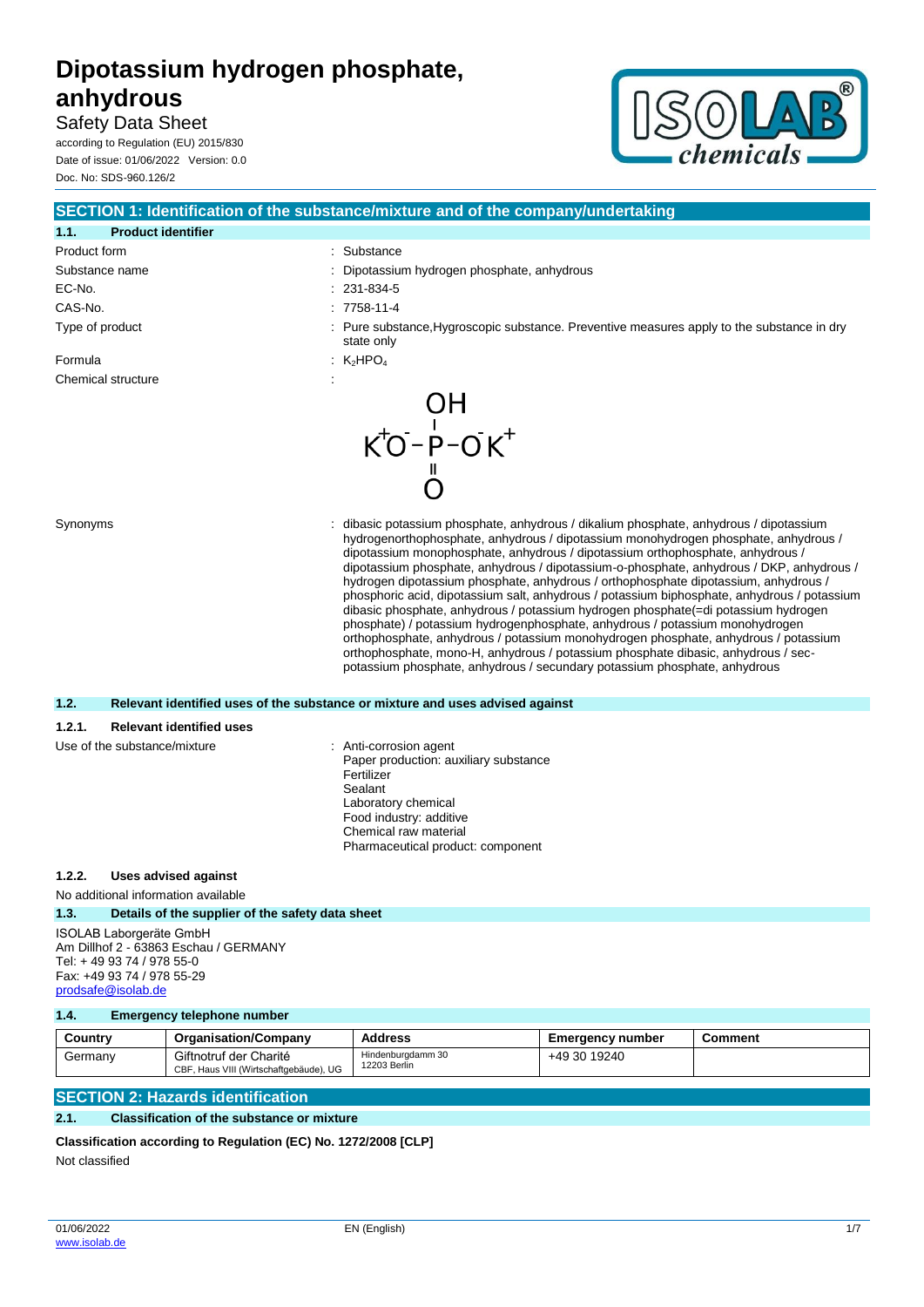# Safety Data Sheet

according to Regulation (EU) 2015/830 Date of issue: 01/06/2022 Version: 0.0 Doc. No: SDS-960.126/2

**Adverse physicochemical, human health and environmental effects**

No additional information available

#### **2.2. Label elements**

### **Labelling according to Regulation (EC) No. 1272/2008 [CLP]**

EUH-statements : EUH210 - Safety data sheet available on request

#### **2.3. Other hazards**

No additional information available

| <b>SECTION 3: Composition/information on ingredients</b> |                                           |     |  |
|----------------------------------------------------------|-------------------------------------------|-----|--|
| 3.1.<br><b>Substances</b>                                |                                           |     |  |
| Name                                                     | <b>Product identifier</b>                 | %   |  |
| Dipotassium hydrogen phosphate, anhydrous                | (CAS-No.) 7758-11-4<br>(EC-No.) 231-834-5 | 100 |  |

Full text of H-statements: see section 16

### **3.2. Mixtures**

Not applicable

| <b>SECTION 4: First aid measures</b>                                |                                                                                                                                                                                                                               |
|---------------------------------------------------------------------|-------------------------------------------------------------------------------------------------------------------------------------------------------------------------------------------------------------------------------|
| <b>Description of first aid measures</b><br>4.1.                    |                                                                                                                                                                                                                               |
| First-aid measures general                                          | : If you feel unwell, seek medical advice.                                                                                                                                                                                    |
| First-aid measures after inhalation                                 | Remove the victim into fresh air. Respiratory problems: consult a doctor/medical service.                                                                                                                                     |
| First-aid measures after skin contact                               | Rinse with water. Soap may be used. Take victim to a doctor if irritation persists.                                                                                                                                           |
| First-aid measures after eye contact                                | Rinse with water. Take victim to an ophthalmologist if irritation persists.                                                                                                                                                   |
| First-aid measures after ingestion                                  | Rinse mouth with water. Immediately after ingestion: give lots of water to drink. Do not induce<br>vomiting. Call Poison Information Centre (www.big.be/antigif.htm). Consult a doctor/medical<br>service if you feel unwell. |
| 4.2.<br>Most important symptoms and effects, both acute and delayed |                                                                                                                                                                                                                               |
| Symptoms/effects after inhalation                                   | : AFTER INHALATION OF DUST: Coughing. Irritation of the nasal mucous membranes.                                                                                                                                               |
| Symptoms/effects after skin contact                                 | Slight irritation.                                                                                                                                                                                                            |
| Symptoms/effects after eye contact                                  | Slight irritation.                                                                                                                                                                                                            |
| Symptoms/effects after ingestion                                    | AFTER ABSORPTION OF HIGH QUANTITIES: Feeling of weakness. Nausea. Vomiting.<br>Diarrhoea. Disturbances of heart rate.                                                                                                         |
| Chronic symptoms                                                    | Slight irritation. ON CONTINUOUS/REPEATED EXPOSURE/CONTACT: Tingling/irritation of<br>the skin.                                                                                                                               |
| 4.3.                                                                | Indication of any immediate medical attention and special treatment needed                                                                                                                                                    |
| No additional information available                                 |                                                                                                                                                                                                                               |
| <b>SECTION 5: Firefighting measures</b>                             |                                                                                                                                                                                                                               |
| 5.1.<br><b>Extinguishing media</b>                                  |                                                                                                                                                                                                                               |
| Suitable extinguishing media                                        | : Adapt extinguishing media to the environment.                                                                                                                                                                               |
| Unsuitable extinguishing media                                      | : No unsuitable extinguishing media known.                                                                                                                                                                                    |
| 5.2.<br>Special hazards arising from the substance or mixture       |                                                                                                                                                                                                                               |
| Fire hazard                                                         | : DIRECT FIRE HAZARD. Non combustible.                                                                                                                                                                                        |
| Explosion hazard                                                    | : DIRECT EXPLOSION HAZARD. No direct explosion hazard.                                                                                                                                                                        |
| 5.3.<br><b>Advice for firefighters</b>                              |                                                                                                                                                                                                                               |
| Precautionary measures fire                                         | Exposure to fire/heat: keep upwind. Exposure to fire/heat: consider evacuation. Exposure to<br>fire/heat: have neighbourhood close doors and windows.                                                                         |
| Firefighting instructions                                           | Dilute toxic gases with water spray.                                                                                                                                                                                          |

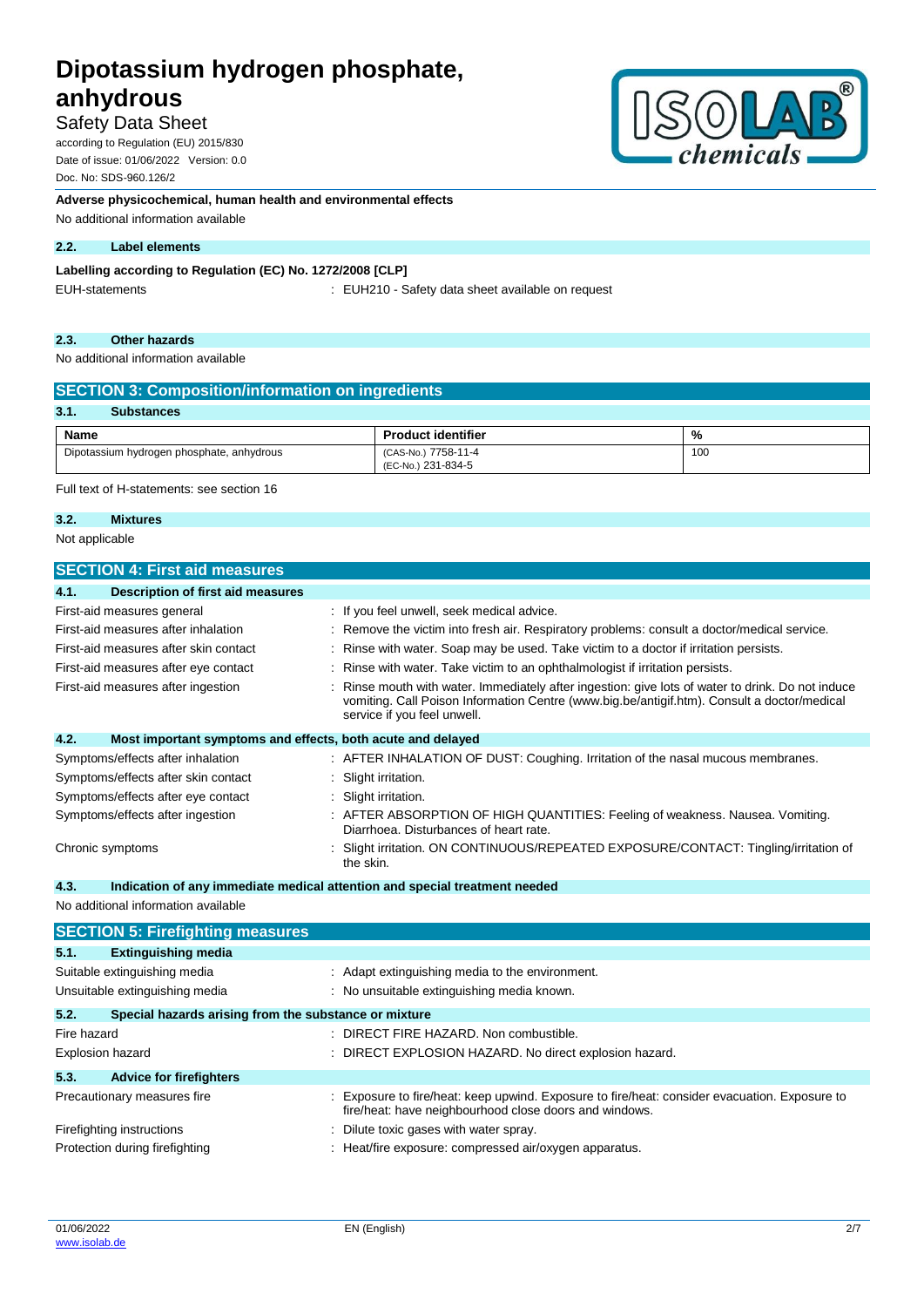# Safety Data Sheet

according to Regulation (EU) 2015/830 Date of issue: 01/06/2022 Version: 0.0 Doc. No: SDS-960.126/2



|                           | <b>SECTION 6: Accidental release measures</b>                       |                                                                                                                                                                                                                                                                                                                                                                                              |
|---------------------------|---------------------------------------------------------------------|----------------------------------------------------------------------------------------------------------------------------------------------------------------------------------------------------------------------------------------------------------------------------------------------------------------------------------------------------------------------------------------------|
| 6.1.                      | Personal precautions, protective equipment and emergency procedures |                                                                                                                                                                                                                                                                                                                                                                                              |
| 6.1.1.                    | For non-emergency personnel                                         |                                                                                                                                                                                                                                                                                                                                                                                              |
|                           | Protective equipment                                                | Gloves. Protective clothing. Dust cloud production: compressed air/oxygen apparatus. See<br>"Material-Handling" to select protective clothing.                                                                                                                                                                                                                                               |
|                           | Emergency procedures                                                | Mark the danger area. Prevent dust cloud formation, e.g. by wetting. No naked flames. Wash<br>contaminated clothes.                                                                                                                                                                                                                                                                          |
|                           | Measures in case of dust release                                    | In case of dust production: keep upwind. Dust production: have neighbourhood close doors and<br>windows.                                                                                                                                                                                                                                                                                     |
| 6.1.2.                    | For emergency responders                                            |                                                                                                                                                                                                                                                                                                                                                                                              |
|                           | No additional information available                                 |                                                                                                                                                                                                                                                                                                                                                                                              |
| 6.2.                      | <b>Environmental precautions</b>                                    |                                                                                                                                                                                                                                                                                                                                                                                              |
|                           | No additional information available                                 |                                                                                                                                                                                                                                                                                                                                                                                              |
| 6.3.                      | Methods and material for containment and cleaning up                |                                                                                                                                                                                                                                                                                                                                                                                              |
| For containment           |                                                                     | : Contain released substance, pump into suitable containers. Consult "Material-handling" to<br>select material of containers. Plug the leak, cut off the supply. Knock down/dilute dust cloud<br>with water spray.                                                                                                                                                                           |
|                           | Methods for cleaning up                                             | Stop dust cloud by covering with sand/earth. Scoop solid spill into closing containers. Clean<br>contaminated surfaces with an excess of water. Wash clothing and equipment after handling.                                                                                                                                                                                                  |
| 6.4.                      | Reference to other sections                                         |                                                                                                                                                                                                                                                                                                                                                                                              |
|                           | No additional information available                                 |                                                                                                                                                                                                                                                                                                                                                                                              |
|                           | <b>SECTION 7: Handling and storage</b>                              |                                                                                                                                                                                                                                                                                                                                                                                              |
| 7.1.                      | <b>Precautions for safe handling</b>                                |                                                                                                                                                                                                                                                                                                                                                                                              |
|                           | Precautions for safe handling                                       | Comply with the legal requirements. Remove contaminated clothing immediately. Clean<br>contaminated clothing. Thoroughly clean/dry the installation before use. Avoid raising dust.<br>Keep away from naked flames/heat. Observe normal hygiene standards. Keep container tightly<br>closed. Carry operations in the open/under local exhaust/ventilation or with respiratory<br>protection. |
| 7.2.                      | Conditions for safe storage, including any incompatibilities        |                                                                                                                                                                                                                                                                                                                                                                                              |
|                           | Storage temperature                                                 | 20 °C                                                                                                                                                                                                                                                                                                                                                                                        |
| Heat and ignition sources |                                                                     | KEEP SUBSTANCE AWAY FROM: heat sources.                                                                                                                                                                                                                                                                                                                                                      |
|                           | Information on mixed storage                                        | KEEP SUBSTANCE AWAY FROM: (strong) acids.                                                                                                                                                                                                                                                                                                                                                    |
| Storage area              |                                                                     | Store in a dry area. Keep container in a well-ventilated place. Meet the legal requirements.                                                                                                                                                                                                                                                                                                 |
|                           | Special rules on packaging                                          | SPECIAL REQUIREMENTS: hermetical. watertight. dry. clean. correctly labelled. meet the<br>legal requirements. Secure fragile packagings in solid containers.                                                                                                                                                                                                                                 |
|                           | Packaging materials                                                 | SUITABLE MATERIAL: cardboard. synthetic material.                                                                                                                                                                                                                                                                                                                                            |
| 7.3.                      | Specific end use(s)                                                 |                                                                                                                                                                                                                                                                                                                                                                                              |

No additional information available

| <b>SECTION 8: Exposure controls/personal protection</b> |                                                       |                                                    |  |
|---------------------------------------------------------|-------------------------------------------------------|----------------------------------------------------|--|
| 8.1.<br><b>Control parameters</b>                       |                                                       |                                                    |  |
|                                                         | Dipotassium hydrogen phosphate, anhydrous (7758-11-4) |                                                    |  |
| <b>Russian Federation</b>                               | Local name                                            | диКалий гидрофосфат                                |  |
| <b>Russian Federation</b>                               | OEL Ceiling (mg/m <sup>3</sup> )                      | $10 \text{ ma/m}^3$                                |  |
| <b>Russian Federation</b>                               | Remark (RU)                                           | 4 класс опасности - умеренно опасное; а (аэрозоль) |  |

#### **8.2. Exposure controls**

**Materials for protective clothing:**

GIVE GOOD RESISTANCE: rubber

#### **Hand protection:**

Gloves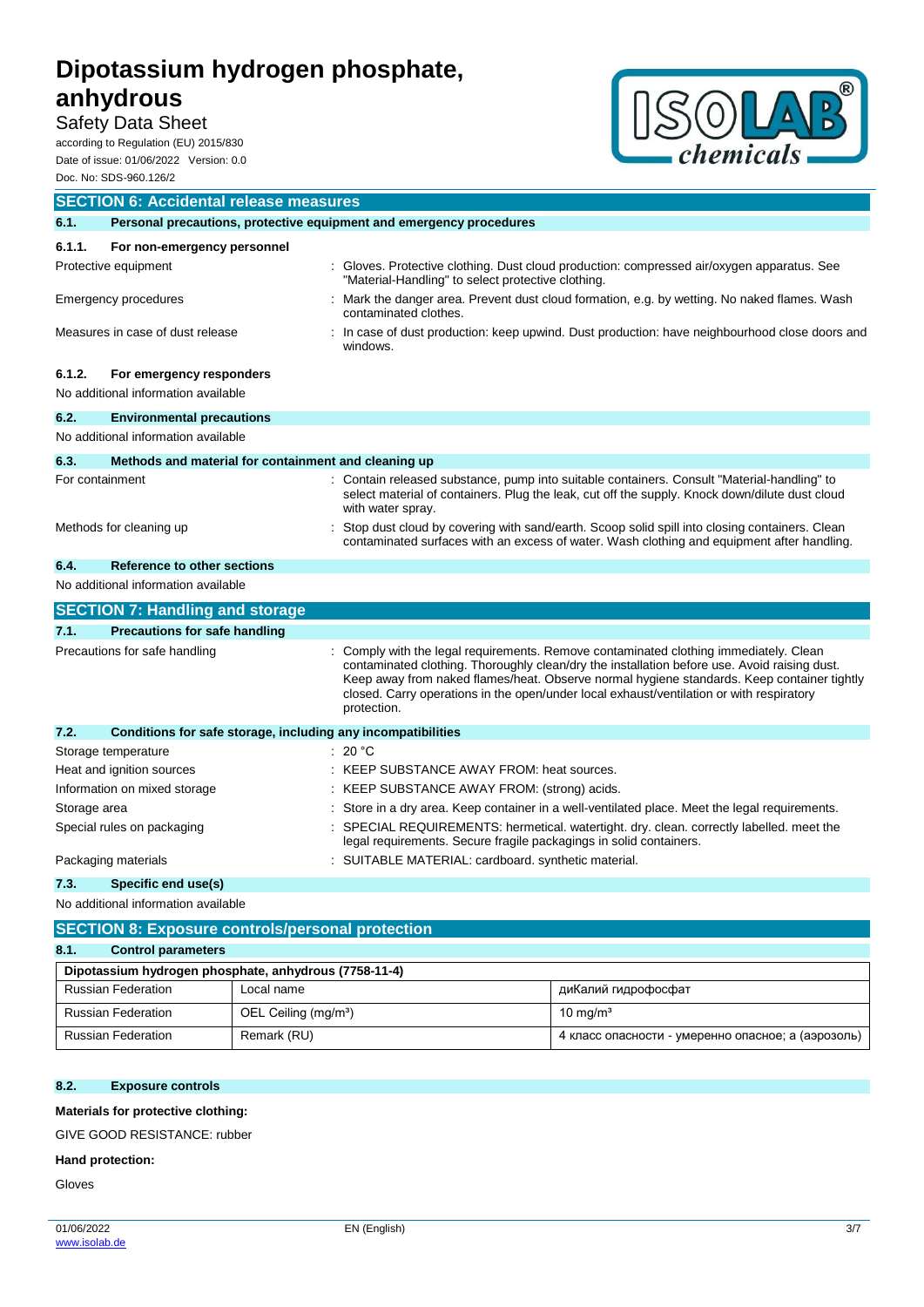### Safety Data Sheet

according to Regulation (EU) 2015/830 Date of issue: 01/06/2022 Version: 0.0 Doc. No: SDS-960.126/2

#### **Eye protection:**

Safety glasses. In case of dust production: protective goggles

#### **Skin and body protection:**

Protective clothing

#### **Respiratory protection:**

Dust production: dust mask with filter type P1



#### **SECTION 10: Stability and reactivity**

### **10.1. Reactivity**

On burning: release of toxic and corrosive gases/vapours (phosphorus oxides). Reacts violently with (some) acids.

| 10.2.        | <b>Chemical stability</b>                 |              |     |
|--------------|-------------------------------------------|--------------|-----|
| Hygroscopic. |                                           |              |     |
| 10.3.        | <b>Possibility of hazardous reactions</b> |              |     |
|              | No additional information available       |              |     |
| 10.4.        | <b>Conditions to avoid</b>                |              |     |
|              | No additional information available       |              |     |
| 01/06/2022   |                                           | EN (English) | 4/7 |



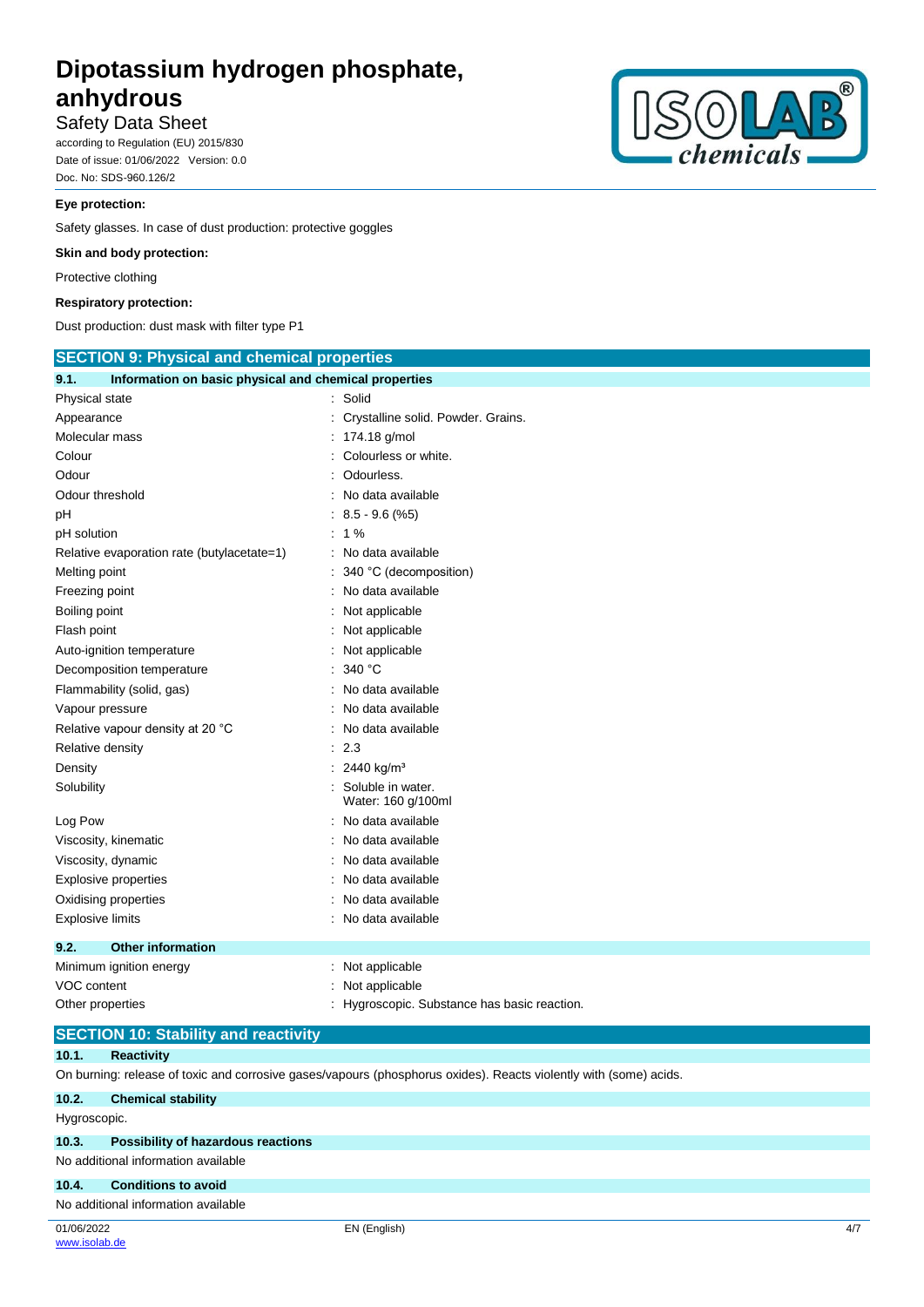# Safety Data Sheet

according to Regulation (EU) 2015/830 Date of issue: 01/06/2022 Version: 0.0 Doc. No: SDS-960.126/2

#### **10.5. Incompatible materials**

No additional information available

#### **10.6. Hazardous decomposition products**

No additional information available

#### **SECTION 11: Toxicological information**

**11.1. Information on toxicological effects**

# Acute toxicity **in the case of the Case of the Case of the Case of the Case of the Case of the Case of the Case of the Case of the Case of the Case of the Case of the Case of the Case of the Case of the Case of the Case of Dipotassium hydrogen phosphate, anhydrous (7758-11-4)** LD50 oral rat 8000 mg/kg (Rat) Skin corrosion/irritation : Not classified pH: 8.8 (1 %) Serious eye damage/irritation : Not classified pH: 8.8 (1 %) Respiratory or skin sensitisation : Not classified Germ cell mutagenicity **Second Contract Contract Contract Contract Contract Contract Contract Contract Contract Contract Contract Contract Contract Contract Contract Contract Contract Contract Contract Contract Contract Co** Carcinogenicity **Carcinogenicity** : Not classified Reproductive toxicity **in the case of the CRS** in Not classified STOT-single exposure in the state of the state of the STOT-single exposure STOT-repeated exposure : Not classified Aspiration hazard : Not classified

| <b>SECTION 12: Ecological information</b>             |                                                                                                            |
|-------------------------------------------------------|------------------------------------------------------------------------------------------------------------|
| 12.1.<br><b>Toxicity</b>                              |                                                                                                            |
| Ecology - air                                         | : Not classified as dangerous for the ozone layer (Regulation (EC) No 1005/2009). TA-Luft<br>Klasse 5.2.1. |
| Ecology - water                                       | : Mild water pollutant (surface water). Slightly harmful to fishes. May cause eutrophication.              |
| Dipotassium hydrogen phosphate, anhydrous (7758-11-4) |                                                                                                            |
| LC50 fish 1                                           | > 900 mg/l (LC50; 48 h; Leuciscus idus)                                                                    |

| 12.2.<br>Persistence and degradability                          |                                   |  |
|-----------------------------------------------------------------|-----------------------------------|--|
| Dipotassium hydrogen phosphate, anhydrous (7758-11-4)           |                                   |  |
| Persistence and degradability                                   | Biodegradability: not applicable. |  |
| Biochemical oxygen demand (BOD)                                 | Not applicable                    |  |
| Chemical oxygen demand (COD)                                    | Not applicable                    |  |
| <b>ThOD</b>                                                     | Not applicable                    |  |
| 12.3.<br><b>Bioaccumulative potential</b>                       |                                   |  |
| Dipotassium hydrogen phosphate, anhydrous (7758-11-4)           |                                   |  |
| Bioaccumulative potential<br>No bioaccumulation data available. |                                   |  |
| <b>Mobility in soil</b><br>12.4.                                |                                   |  |
| No additional information available                             |                                   |  |
| <b>Results of PBT and vPvB assessment</b><br>12.5.              |                                   |  |
| No additional information available                             |                                   |  |
| 12.6.<br>Other adverse effects                                  |                                   |  |
| No additional information available                             |                                   |  |
| <b>SECTION 13: Disposal considerations</b>                      |                                   |  |

dump. Use appropriate containment to avoid environmental contamination.

### **13.1. Waste treatment methods**

Product/Packaging disposal recommendations : Remove waste in accordance with local and/or national regulations. Remove to an authorized

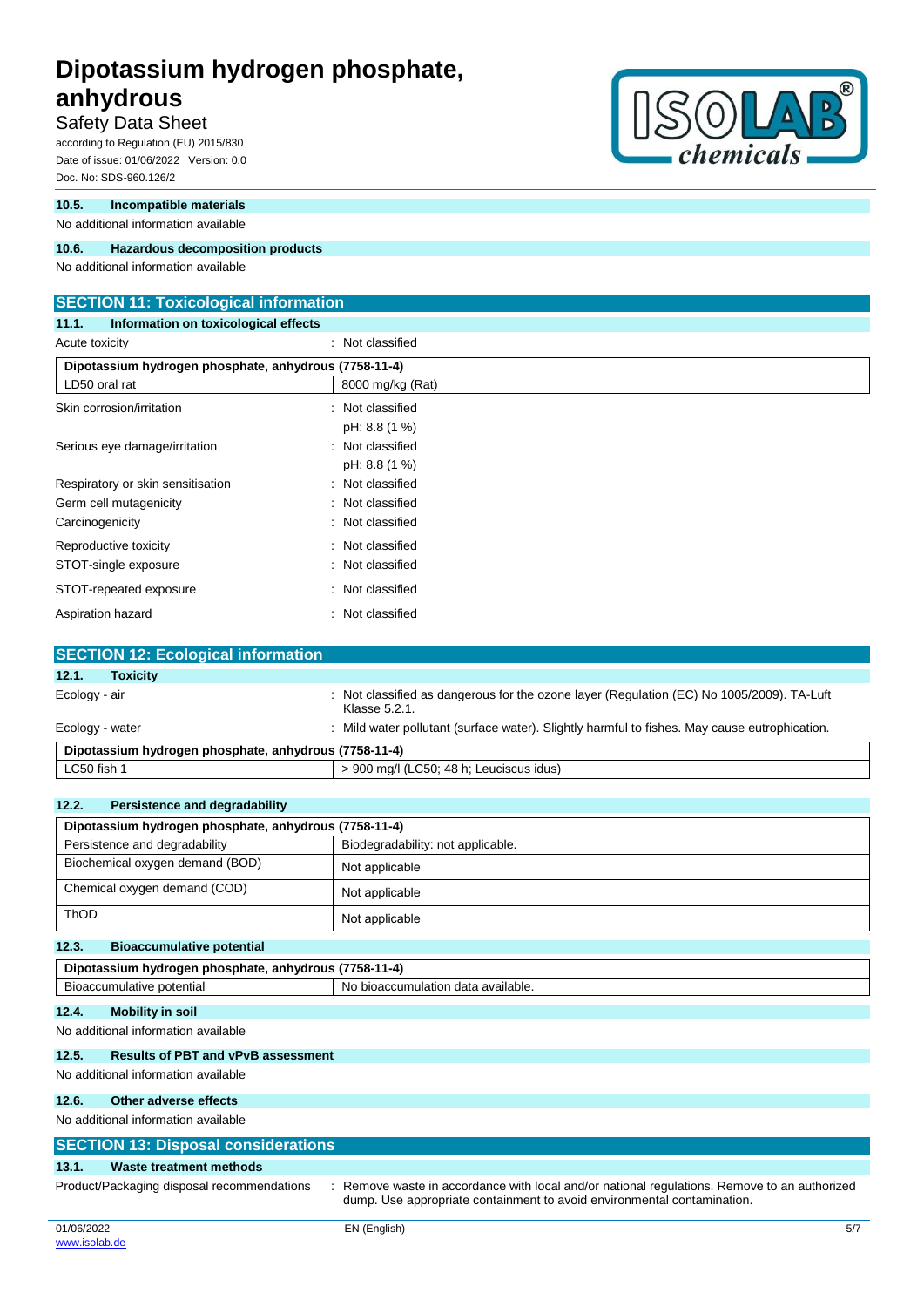# Safety Data Sheet

according to Regulation (EU) 2015/830 Date of issue: 01/06/2022 Version: 0.0 Doc. No: SDS-960.126/2



Additional information : LWCA (the Netherlands): KGA category 05. Can be considered as non hazardous waste according to Directive 2008/98/EC.

European List of Waste (LoW) code : 06 03 14 - solid salts and solutions other than those mentioned in 06 03 11 and 06 03 13 16 05 09 - discarded chemicals other than those mentioned in 16 05 06, 16 05 07 or 16 05 08

# **SECTION 14: Transport information**

In accordance with ADR / RID / IMDG / IATA / ADN

| <b>ADR</b>                             | <b>IMDG</b>    | <b>IATA</b>    | <b>ADN</b>     | <b>RID</b>     |
|----------------------------------------|----------------|----------------|----------------|----------------|
| <b>UN number</b><br>14.1.              |                |                |                |                |
| Not applicable                         | Not applicable | Not applicable | Not applicable | Not applicable |
| 14.2.<br>UN proper shipping name       |                |                |                |                |
| Not applicable                         | Not applicable | Not applicable | Not applicable | Not applicable |
| Not applicable                         | Not applicable | Not applicable | Not applicable | Not applicable |
|                                        |                |                |                |                |
| 14.3.<br>Transport hazard class(es)    |                |                |                |                |
| Not applicable                         | Not applicable | Not applicable | Not applicable | Not applicable |
| Not applicable                         | Not applicable | Not applicable | Not applicable | Not applicable |
| 14.4.<br><b>Packing group</b>          |                |                |                |                |
| Not applicable                         | Not applicable | Not applicable | Not applicable | Not applicable |
| <b>Environmental hazards</b><br>14.5.  |                |                |                |                |
| Not applicable                         | Not applicable | Not applicable | Not applicable | Not applicable |
| No supplementary information available |                |                |                |                |

#### **14.6. Special precautions for user**

#### **- Overland transport**

Not applicable

#### **- Transport by sea**

Not applicable

#### **- Air transport**

Not applicable

#### **- Inland waterway transport**

Not applicable

#### **- Rail transport**

Not applicable

**14.7. Transport in bulk according to Annex II of Marpol and the IBC Code**

Not applicable

#### **SECTION 15: Regulatory information**

**15.1. Safety, health and environmental regulations/legislation specific for the substance or mixture**

#### **15.1.1. EU-Regulations**

No REACH Annex XVII restrictions

Dipotassium hydrogen phosphate, anhydrous is not on the REACH Candidate List Dipotassium hydrogen phosphate, anhydrous is not on the REACH Annex XIV List

VOC content  $\qquad \qquad$  : Not applicable

#### **15.1.2. National regulations**

| Germany               |                                                                                                                    |     |
|-----------------------|--------------------------------------------------------------------------------------------------------------------|-----|
| VwVwS Annex reference | : Water hazard class (WGK) 1, low hazard to waters (Classification according to VwVwS, Annex<br>3; ID No. 8172)    |     |
| WGK remark            | Internal classification water polluting based on standard worst-case evaluation points due to<br>insufficient data |     |
| 01/06/2022            | EN (English)                                                                                                       | 6/7 |
| www.isolab.de         |                                                                                                                    |     |